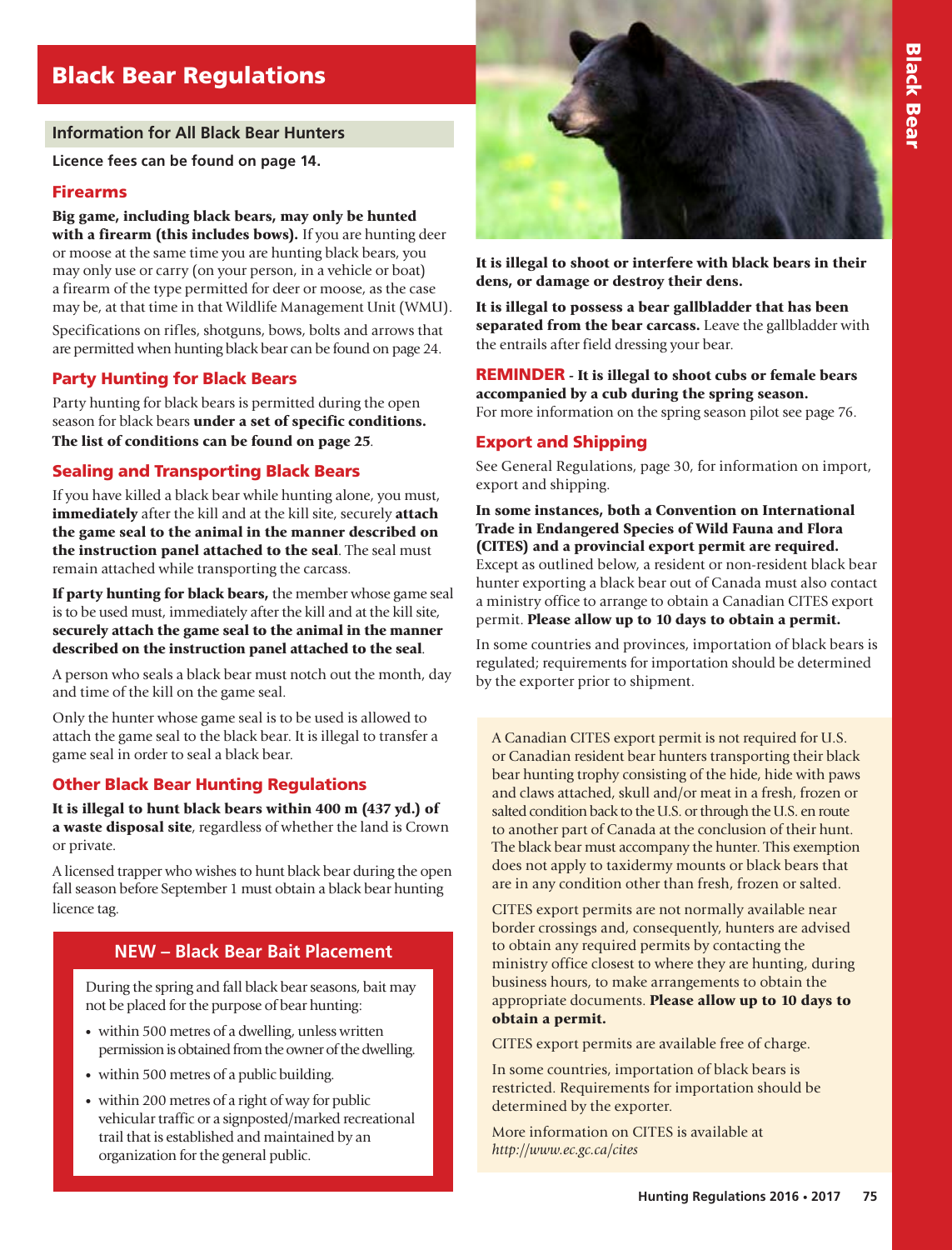## Mandatory Reporting

Your resident bear hunting licence tag is valid in both the spring and fall seasons.

You are required to report your bear hunting activity and harvest for each season by completing and submitting the Mandatory Questionnaire for Resident Black Bear Hunters that you will receive by mail. You must submit completed questionnaires even if you did not bear hunt.

If you purchased your licence tag prior to June 16 you will receive a spring season mandatory questionnaire by mail in July and must complete it and submit it by mail or online by August 1 of the year of the hunt. All hunters will receive a fall mandatory questionnaire by mail in November and must complete and submit it by December 15.

You may submit your completed questionnaires by mail to the Big Game Harvest Assessment Program, Natural Resources Information Section, Ministry of Natural Resources & Forestry, 300 Water Street, 2nd Floor, North Tower, Peterborough, ON K9J 3C7, or use the easy and quick online option at *ontario.ca/harvestreporting* to complete the questionnaires.

## Second Game Seals

WMU-specific black bear second game seals may be available to resident bear hunters in WMUs where bear population levels permit. The second game seal allows you to harvest a second black bear. A seal purchased in the spring can be used in either the spring or fall season. A black bear licence tag is required before a second game seal can be purchased. A second game seal can be used before the seal received with the licence tag is filled. These seals are available from participating ServiceOntario centres. You can contact a participating ServiceOntario centre or visit *ontario.ca* starting in late April of the year of the hunt for information on WMUs where second game seals are available. It is illegal to hunt in a WMU not specified on the game seal when hunting black bears under a second game seal.

## Submitting Teeth From Your Harvested Black Bear

To submit the teeth from your harvested bear(s), in return for an Ontario Bear Hunter Crest and information about the age of your bear(s), you can either:

- (1) retain the teeth until you receive your mandatory questionnaire by mail in November and submit the teeth along with your completed questionnaire by mail, or;
- (2) immediately mail the teeth to the Big Game Harvest Assessment Program, Natural Resources Information Section, Ministry of Natural Resources & Forestry, 300 Water Street, 2nd Floor, North Tower, Peterborough, ON K9J 3C7. You will still be mailed a mandatory questionnaire in November, and are required to complete and submit it. When mailing your teeth also include:
	- your name
	- your address
	- your Outdoors Card Number
	- the date the bear was shot
	- the sex of the bear, and
	- the Wildlife Management Unit (WMU) where the bear was shot.

#### For information on how to extract teeth from a black bear see page 78.

## **NEW – Black Bear Resident and Non- resident Spring Seasons**

The ministry has expanded and extended the black bear spring season pilot for five years.

Starting in 2016 the pilot spring season will be held from May 1 to June 15 in all Wildlife Management Units (WMUs) that have an open fall season.

The season is open for both resident and nonresident hunters. For more information on the pilot spring seasons see the table on page 77.

The annual resident and non-resident bear hunting licence tag is valid in both the spring and fall seasons. Resident and non-resident hunters are permitted to harvest one bear per year during either the spring or fall season using the game seal received with their licence. A resident is permitted to harvest a second bear with the purchase of a resident second bear game seal for a WMU where a second game seal is available. You can contact a participating ServiceOntario centre or visit ontario.ca/hunting for information on WMUs where resident second game seals are available.

The harvest of bear cubs and female bears accompanied by a cub is prohibited during the spring season. You must always be sure of the sex and age of an animal before deciding if it is legal to shoot.

Resident bear hunters who purchase a hunting licence tag on or before June 15 are required to report their bear hunting activity and harvest by August 1 by completing and submitting by mail or online the mandatory questionnaire received in the mail. All residents who purchase a licence tag will receive in the mail a separate mandatory questionnaire to report their fall hunting activity and harvest that can be completed by mail or online. For more information on mandatory reporting by residents, refer to the Mandatory Reporting section on this page.

Non-resident bear hunters are required to report by completing the questionnaire included on the copy of the hunting validation certificate held by the issuer of the certificate within five days following the last day of the open season for which the certificate was issued. For more information on mandatory reporting by non-residents, see page 77.

All other provisions for hunting black bears in the province of Ontario apply to the spring season.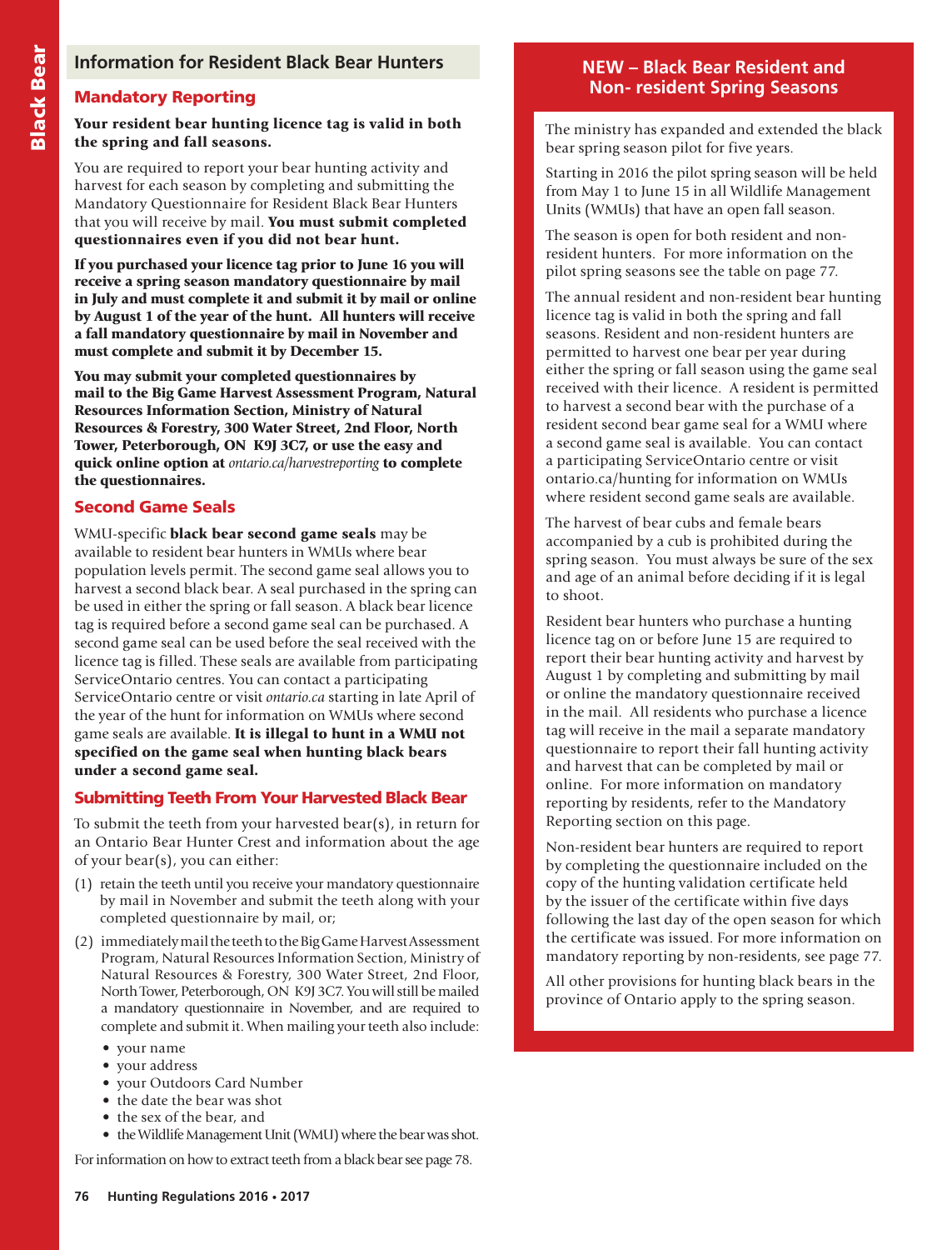## **Information for Non-Resident Black Bear Hunters**

## Requirement for a Licence Validation Certificate

To hunt a black bear in Ontario you must have a nonresident bear hunting licence tag. The licence tag is valid in both the spring and fall seasons.

Your licence tag must be accompanied by a Non-Resident Black Bear Hunting Licence Validation Certificate (white copy) in order to be valid. This certificate can be obtained from a bear operator (operator of a tourist establishment, guide or air carrier) licensed in Ontario to provide black bear hunting services to non-residents.

The following non-residents are not required to use a licensed bear operator:

- A non-resident hunting with an immediate relative who is an Ontario resident licensed to hunt a black bear in a Wildlife Management Unit that has an open season for non-residents. An immediate relative is a person's grandparent, parent, spouse, child, sibling or grandchild.
- A non-resident who is the owner of property in a WMU that has an open black bear season for non-residents.

A non-resident who qualifies under either of these two exceptions MUST contact a ministry office in the area of the hunt to apply for the validation certificate. A non-resident black bear hunting licence is not valid unless a validation certificate accompanies it. Where a property is owned by more than one person or by a corporation, only one validation certificate will be issued. The non-resident landowner may hunt only in the WMU where the property is located. See also Licence Information, page 14.

A non-resident hunter using the bear hunting services of an operator licensed to provide black bear hunting services must hunt only in the areas designated on the Non-Resident Black Bear Hunting Licence Validation Certificate received from the operator. These areas can include Crown or private land located within a Bear Management Area (BMA) and private land located within a WMU designated on the operator's licence. The operator's licence does not permit the operator to provide bear hunting services on private land located within a BMA licensed to another operator. The operator must have the landowner's permission in order to provide bear hunting services to clients on private land.

#### Submitting Teeth From Your Harvested Black Bear

To receive an Ontario Bear Hunter Crest and information about the age of your harvested bear, submit its teeth to the issuer of your validation certificate along with your hunter mandatory report:

- (1) if you are hunting with a licensed bear operator, the operator will submit the teeth to the ministry on your behalf;
- (2) if you are a non-resident who is the owner of property or a non-resident hunting with an Ontario immediate relative, submit the teeth to the ministry office that issued your validation certificate.

For information on how to extract teeth from a black bear see page 78.

## Mandatory Reporting

You are required to report your black bear hunting activity and harvest within five days following the last day of the open season for which the certificate was issued. To report, you must complete, sign and date the hunter mandatory report on the pink copy of the Non-Resident Black Bear Hunting Licence Validation Certificate held by the issuer of the certificate (operator licensed to provide bear hunting services or ministry office). It is the responsibility of the issuer to return the hunter's completed mandatory report to the ministry.

| <b>2016 Black Bear Seasons</b><br><b>Rifles, Shotguns, Bows and Muzzle-loading guns</b>                                                                                                                                                                                                                                                                                                                                                                                                                 |                                 |                                      |                                                                                                                                                                                                            |
|---------------------------------------------------------------------------------------------------------------------------------------------------------------------------------------------------------------------------------------------------------------------------------------------------------------------------------------------------------------------------------------------------------------------------------------------------------------------------------------------------------|---------------------------------|--------------------------------------|------------------------------------------------------------------------------------------------------------------------------------------------------------------------------------------------------------|
| WMU(s)                                                                                                                                                                                                                                                                                                                                                                                                                                                                                                  | Resident-<br><b>Open Season</b> | *Non-resident-<br><b>Open Season</b> | <b>Conditions</b><br>(Restrictions Only)                                                                                                                                                                   |
| 1A, 1C, 1D, 2, 3, 4, 5, 6, 7A*, 7B, 8, 9A, 9B, 10, 11A, 11B, 12A, 12B, 13,<br>14, 15A, 15B, 16A, 16B, 16C, 17, 18A, 18B, 19, 21A, 21B, 22, 23, 24, 25,<br>26, 27, 28, 29, 30, 31, 32, 33, 34 <sup>+</sup> , 35, 36, 37, 38, 39, 40, 41, 42, 43,<br>44, 45, 46, 47, 48, 49, 50, 53A, 53B, 54, 55A, 55B, 56, 57, 58, 59,<br>60, 61, 62, 63, 64, 66, 67, 68, 69A, 69B, 71, 72, 73, 74, 75, 76, 83,<br>the geographic townships of Keppel and Sarawak in 82A and the<br>geographic township of Amabel in 84 | May 1 to<br>Jun. 15             | May 1 to<br>Jun. 15                  | No harvest of cubs and female<br>bears accompanied by a cub;<br>* Bows and muzzle-loading<br>guns only in WMU 7A;<br>+ No hunting of black bears in<br>Lake Superior Provincial<br>Park portion of WMU 34. |
| 1A, 1C, 1D, 2, 3, 4, 5, 6, 7A*, 7B, 8, 9A, 9B, 10, 11A, 11B, 12A, 12B, 13,<br>14, 15A, 15B, 16A, 16B, 16C, 17, 18A, 18B, 19, 21A, 21B, 22, 23, 24, 25,<br>26, 27, 28, 29, 30, 31, 32, 33, 34+, 35, 36, 37, 38, 39, 40, 41, 42, 43, 44, 45                                                                                                                                                                                                                                                               | Aug. 15 to<br>Oct. 31           | Aug. 15 to<br>Oct. 31                | * Bows and muzzle-loading<br>guns only in WMU 7A;<br>+ No hunting of black bears in<br>Lake Superior Provincial Park<br>portion of WMU 34;                                                                 |
| 46, 47, 49, 50, 53A, 53B, 64, 66, 67, 69A, 69B, 71, 72, 73, 74, 75, 76,<br>83, the geographic townships of Keppel and Sarawak in 82A and the<br>geographic township of Amabel in 84                                                                                                                                                                                                                                                                                                                     | Sept. 6 to<br>Nov. 30           | Sept. 6 to<br>Nov. 30                |                                                                                                                                                                                                            |
| 48, 54, 55A, 55B, 56, 57, 58, 59, 60, 61, 62, 63, 68                                                                                                                                                                                                                                                                                                                                                                                                                                                    | Sept. 1 to<br>Nov. 30           | Sept. 1 to<br>Nov. 30                |                                                                                                                                                                                                            |

\* A Non-Resident Black Bear Hunting Licence Validation Certificate is required for non-residents hunting black bears.